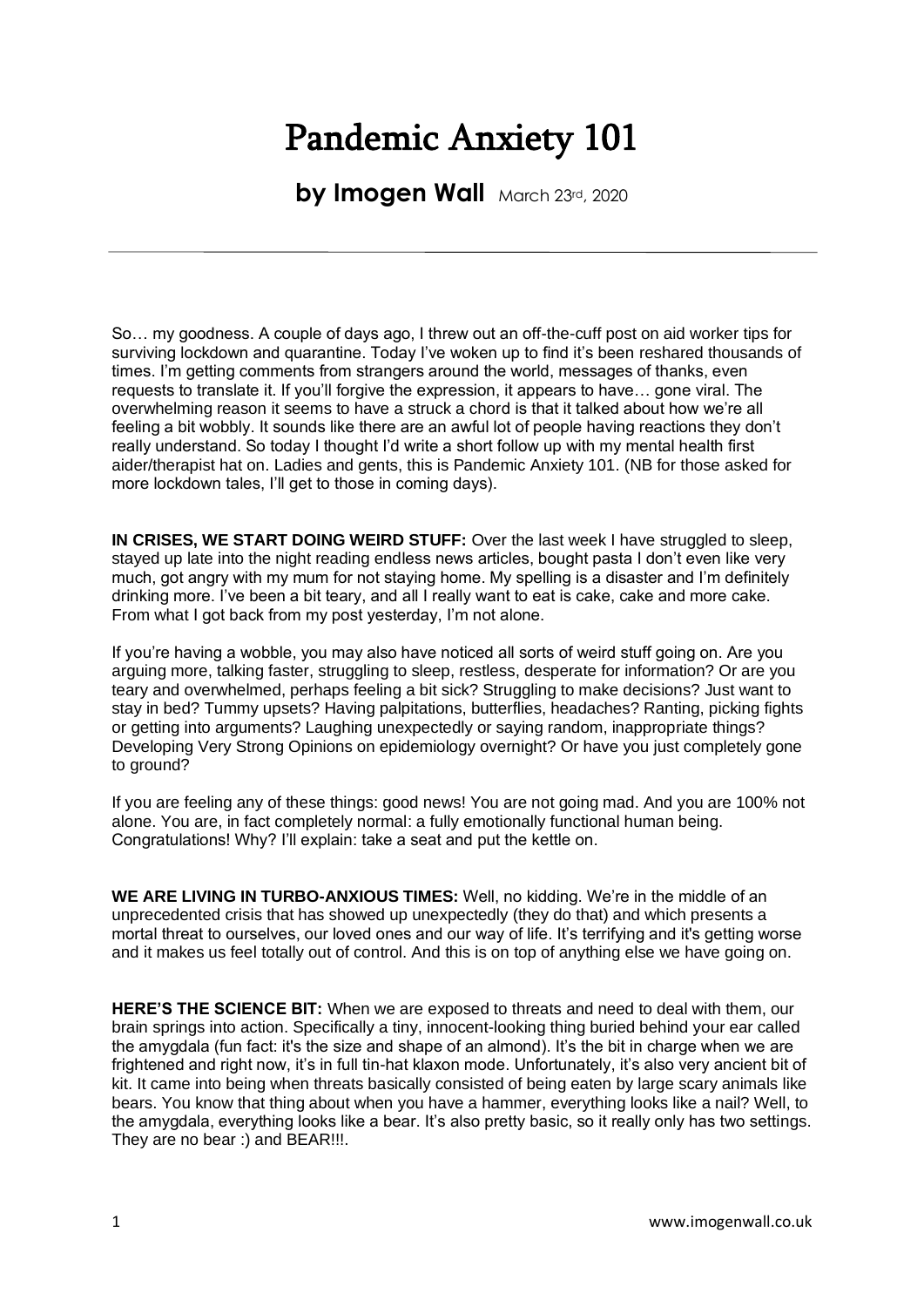**SETTING: BEAR!!!** Because all threats look like a bear to the amygdala, it preps you accordingly. There are really only two reactions to a bear about to eat you: fight it, or run away really fast. So this is what the body gets you ready to do. It's called the Fight or Flight response (there's also freeze, meaning you just get paralysed). It does this by flooding your body with chemicals like cortisol, and adrenaline. Your heart rate goes up, you feel super alert, your breathing goes shallow, your muscles are ready for action. These chemicals are also largely responsible for the huge range of other cognitive/physical/emotional reactions in my intro. In group fear situation like a pandemic, this tends to happen whether you think you're scared or not - anxiety is even more infectious than COVID. Your body reacts even if your conscious mind doesn't.

**BEAR V VIRUS:** Obviously this is all great if you really are running away from a bear. But we're now in a situation where we're being asked to do the EXACT OPPOSITE of running away. We are being told to sit tight. Literally stay still. Process large amounts of information, make complicated and life changing decisions, and stay calm. All while a bit of your brain is running around yelling BEAR!!! BEAR!!! BEAR!!! This isn't easy. The result is an awful lot of stress and anxiety. And if you're anything like me, you end up feeling really overwhelmed and having all sorts of reactions.

**SIGNS AND SYMPTOMS:** Anxiety isn't just mental – it's also physical, cognitive and behavioural. You will notice all kinds of things: stomach upsets, headaches, insomnia, changes to eating, changes to the way you talk. It's also cognitive: it's very difficult to think straight when you've got the BEAR!!! BEAR!!! BEAR!!! thing going on – so we also become very bad at making decisions, absorbing information and generally thinking rationally. Which is EXACTLY what we need to do.

**SO WHAT TO DO:** well, the good news is it is possible to calm down. We can turn the amygdala from BEAR!!! to NO BEAR  $\odot$ , and not just by distracting it with cake and tea. Her are some solid, scientifically proven things you can do.

**BREATHE:** It's so basic, but breathing exercises are basically magic. They work in minutes and you can do them anywhere. They work because of all the physical reactions the amygdala triggers, rapid breathing is the only one over which we have conscious control. Control your breathing and you are basically telling your body: it's OK. There is no bear. Your body will then start to dial down the adrenaline and cortisol and all the other reactions will slow to a halt. How to control your breathing? It's easy – and if you want help just put "two minute breathe bubble" in into Youtube. The golden rules are these:

• In through the nose, out through the mouth. SLOWLY • Make the outbreath longer than the inbreath – imagine there's a candle in front of you and it mustn't go out • Breathe from the tummy not chest – really make your tummy go out when breathing in. • Do it for two minutes - time yourself - and see how you feel

Seriously, try it – this technique is used by everyone from top athletes to the US military to help stay in control while under stress. There are all sorts of versions – from yogic breathing to box breathing to 4-7-8. Google them, mess around, figure out what works for you.

**CALL A FRIEND:** Don't suffer alone. Call a mate - someone who'll listen while you have a bit of a rant, or a cry, or a general wobble. Someone you can trust not to judge you and who'll just sympathise. And if you get one of those calls, just be nice to them. You only need to be kind. You can't fix what's going on so just give them a bit of space to rant and tell them they're normal and doing great. And if you're OK, call your friends and check in on them. Especially if they've gone silent.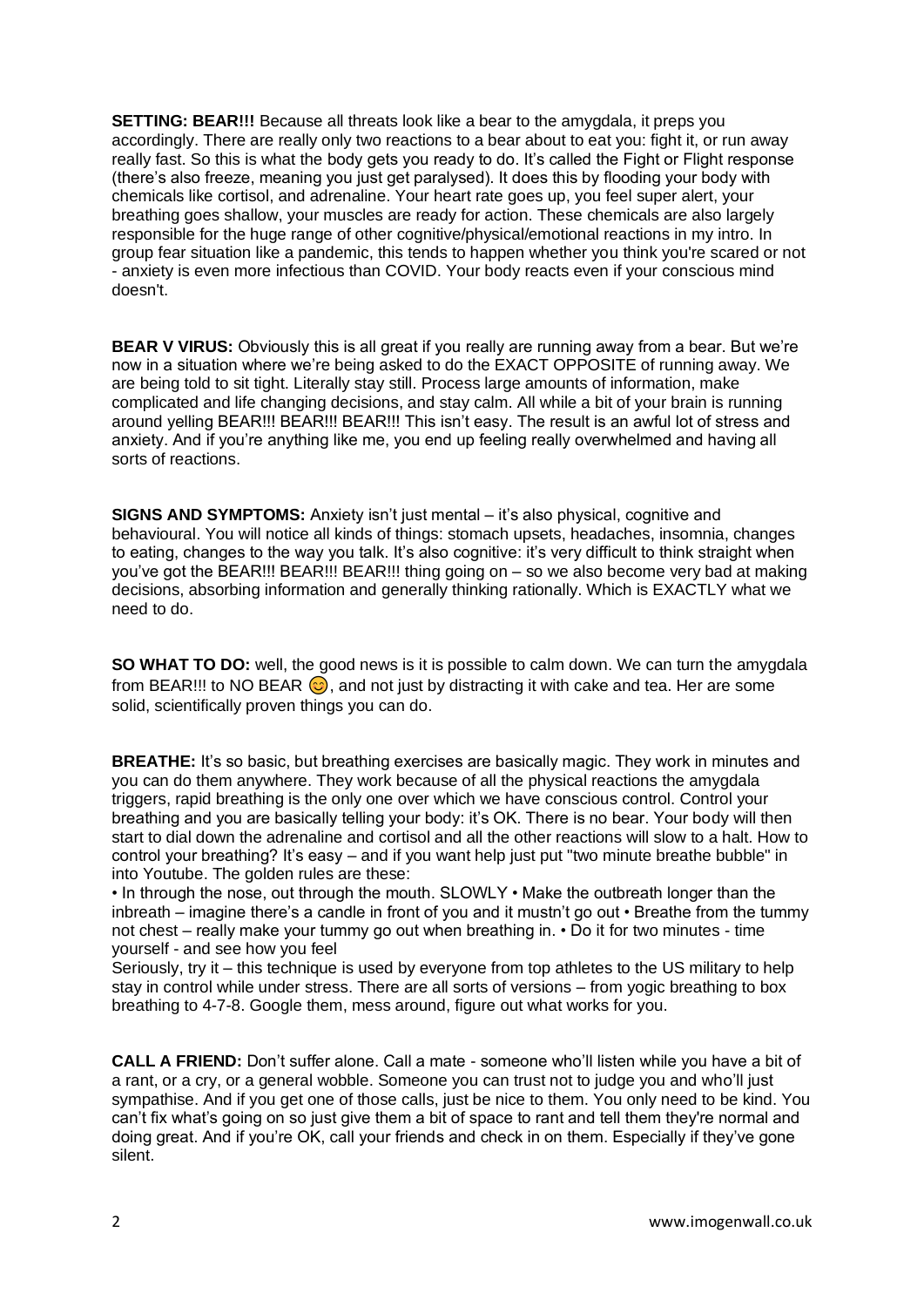**LAUGH:** It doesn't matter what is funny – laughter is a huge releaser of endorphins. Silly memes, silly jokes, stand-up, rolling around with your kids – videos on YouTube. The sillier the better. Also v good for bonding with friends, which will also help you feel less alone.

**DO SOMETHING WITH YOUR HANDS:** Yes you can meditate if this is your bag, it's amazing. But if it's not, and personally I'm rubbish, then trying to start when you're already anxious is really hard. So do something instead with your hands, that you have to focus on to get right. Cook. Tidy. Knit. Draw. Bake. Garden. Mend things. This is what nice middle class therapists like me call Mindfulness.

**TREAT YOUR BODY:** We hold stress in our bodies at least as much as our minds. Take a bath or a shower. Put on things that feel good on your skin. Use nice smelling body creams. Stretch. Skip. Do yoga. Dance. Eat healthy but delicious things - fresh if you can get it. All of these will help calm you down.

**SUNSHINE:** It's SPRINGTIME amid this horror – enjoy it. If you can't go outside, open the windows and feel it on your face and breath it in. If it's safe for you to go outside (maybe you live in the country) do it, while of course observing social distance. Go for a walk. Being outdoors, connecting to nature, is hugely calming.

**STEP AWAY FROM SOCIAL MEDIA/THE NEWS:** All it will do will scare you more and make things worse. Turn off the telly and for gods sake avoid the psychopathic digital wild west that is Twitter. Stick to sensible sources like the BBC and the NHS, and limit yourself to short need-toknow bits a day. You'll feel better immediately. Talk to friends instead - this is physical, not social distancing.

**STEP AWAY FROM TERRIBLE COPING MECHANISMS:** They will all translate as BEAR!! to your poor brain. Especially don't get drunk, especially if you're alone (BEAR!!!), take drugs (BEAR!!!), stay up all night reading (BEAR!!!), get sucked into conspiracy theories (BEAR!!!), pay attention to ANYTHING Donald Trump says (BEAR!!!). See? Stress levels going up already. Breathe.

**BE KIND:** to yourself and others. Now is not the time to go on a diet. Nor is this the time to start on Proust or makeover your life. You'll probably struggle to concentrate, fail and make yourself feel worse (hat tip Laura Gordon for this bit). Don't make this more stressful than it already is. Think comfort books, comfort telly, comfort everything. Personally I re-read children's books. Everyone is wobbly, everyone is going to have a meltdown at some point. Understand that if someone is angry or aggressive, then they are also just scared. And eat more cake. Cake makes everything better. So, there we go. Hopefully a bit less BEAR!!. Now, that kettle should have boiled by now. Go make a nice cup of tea, sit by a window and drink it in this lovely morning sunshine. We are British after all. And save me some cake.